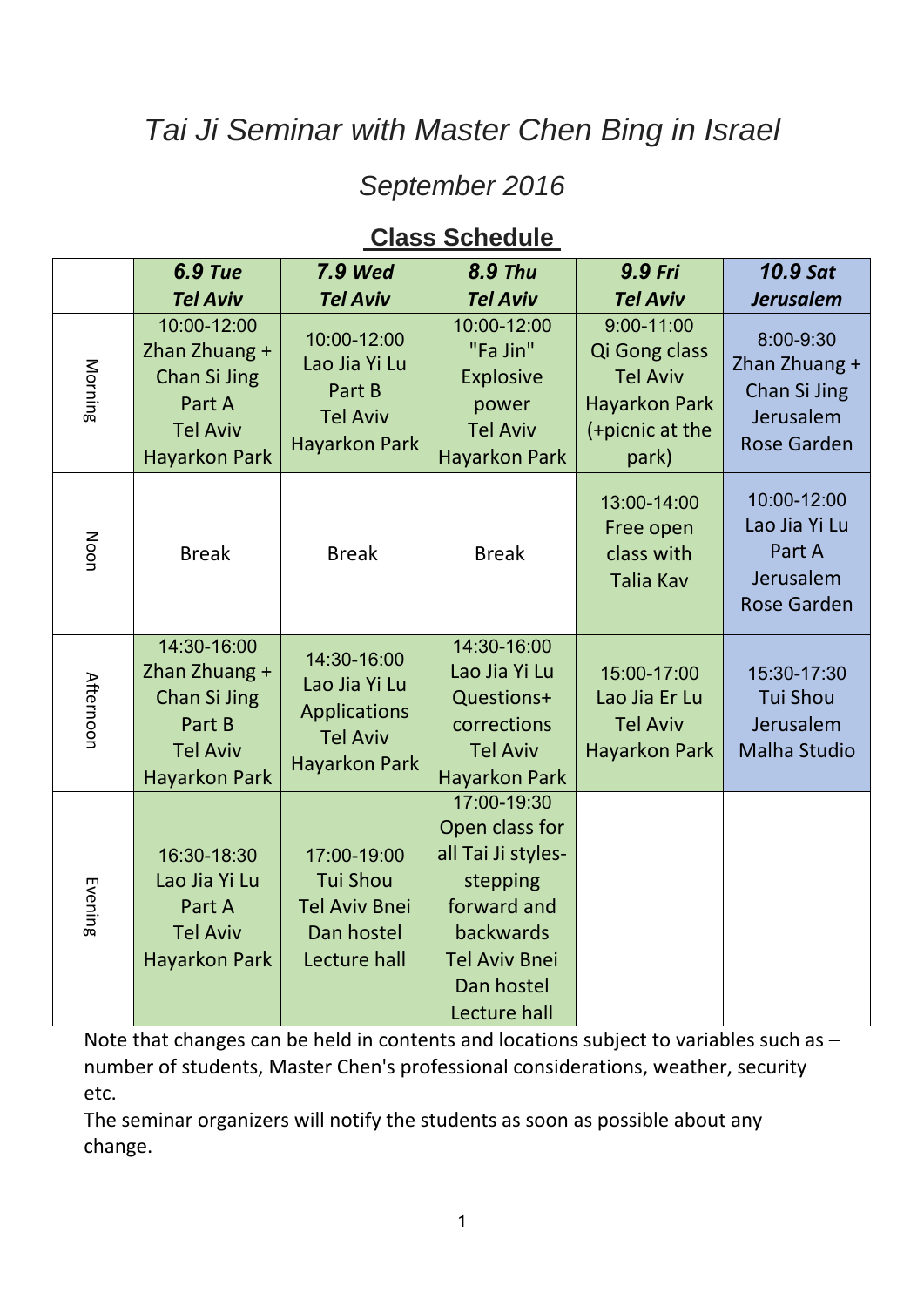## **Prices and Registration**

| <b>Full seminar</b> |                 | <b>Three full</b><br>days |                       | <b>Two full days</b> |                 | One full day<br>$**$ |                 |
|---------------------|-----------------|---------------------------|-----------------------|----------------------|-----------------|----------------------|-----------------|
| Late<br>price       | Early<br>*price | Late<br>price             | Early<br>*price       | Late<br>price        | Early<br>*price | Late<br>price        | Early<br>*price |
| <b>N</b> 2210       | <b>N1820</b>    | <b>N</b> 1890             | <b><u>nu</u></b> 1320 | <b>@1295</b>         | <b>N</b> 935    | <b>N</b> 665         | <b>ru</b> 495   |

|               | 2 hr. class     | 1.5 hr. class |                 |  |  |
|---------------|-----------------|---------------|-----------------|--|--|
| Late<br>price | Early<br>*price | Late<br>price | Early<br>*price |  |  |
| <b>MZ5</b>    |                 | <b>N</b> 200  | m 150           |  |  |

**2016 th \* Early registration discount is until August 6**

\*\* "one full day" registration doesn't include Friday (September 9<sup>th</sup> 2016)